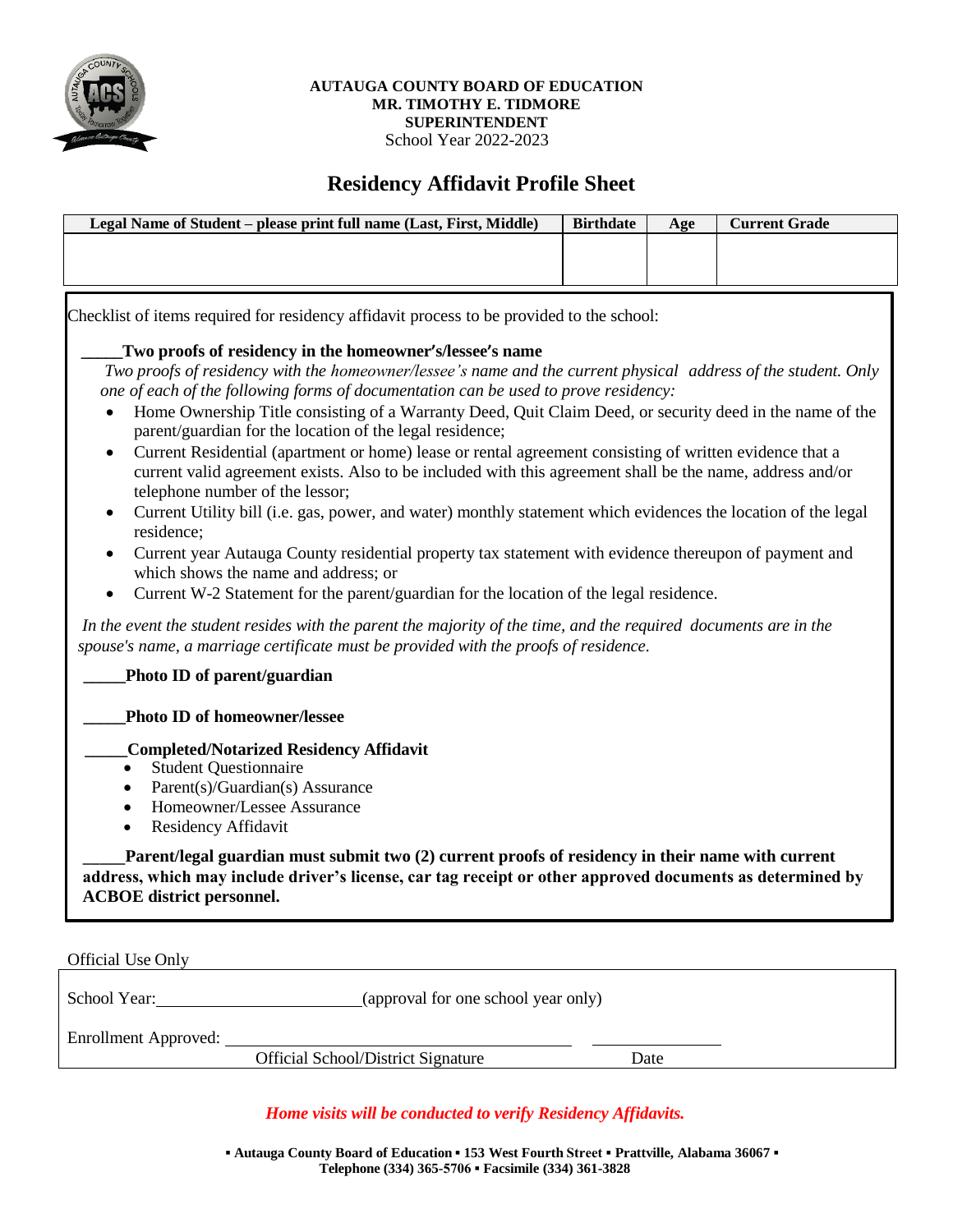

# **AUTAUGA COUNTY BOARD OF EDUCATION MR. TIMOTHY E. TIDMORE SUPERINTENDENT Student Residency Questionnaire**

| $C$ tudont(a) Nomoa Loat Einst | $Conder$ | <b>Dirth Doto</b> |                                                                                                                            |  |
|--------------------------------|----------|-------------------|----------------------------------------------------------------------------------------------------------------------------|--|
|                                |          |                   | Please provide the following information for all school-age children you are enrolling (or have enrolled) in the district: |  |

| Student(s) Names: Last, First, | <b>Gender</b>        | <b>Birth Date</b> | <b>School to Attend</b> | <b>Current Grade</b> |
|--------------------------------|----------------------|-------------------|-------------------------|----------------------|
| <b>Middle</b>                  |                      |                   |                         |                      |
|                                | $\Box$ <i>Male</i>   |                   |                         |                      |
|                                | $\mathcal{I}$ Female |                   |                         |                      |
|                                | $\Box$ <i>Male</i>   |                   |                         |                      |
|                                | $\sigma$ Female      |                   |                         |                      |
|                                | $\Box$ <i>Male</i>   |                   |                         |                      |
|                                | $\sigma$ Female      |                   |                         |                      |
|                                | $\Box$ <i>Male</i>   |                   |                         |                      |
|                                | $\sigma$ Female      |                   |                         |                      |

#### **Check the box that best describes with whom the student resides:**

(Please note: Legal guardianship may only be granted by a court; however students living on their own or with friends or relatives who do not have legal guardianship are allowed to enroll and attend school. The school cannot require proof of guardianship for enrollment or continued *attendance.*)

- $\boldsymbol{\mathcal{D}}$  Parent(s)
- $\Box$  Legal Guardians(s)
- Caregiver(s) who are not legal guardian(s) *(Examples: friends, relatives, parents of friends, etc.)*
- $\sigma$  Other

#### **Check the box that best describes where the student is presently living (check only one):**

- Home, mobile home or apartment, in Section 8 housing, or in military housing with parent(s), legal guardian(s), or caregiver(s) (*examples: living with parents, grandparents, significant other, etc.*)
- $\Box$  Home, mobile home or apartment that has no electricity or running water
- Home, mobile home, or apartment of a friend or relative because housing was lost (*examples: fire, flood, lost job, divorce, domestic violence, kicked out by parents, parent in military and was deployed, parent(s) in jail, etc.)*
- Shelter because permanent housing is not available (*examples: living in a shelter for families, domestic violence, etc.*)
- Transitional housing facility (*housing that is available for a length of time and is paid for by a church or another organization*)
- **I** Hotel or motel (examples: because of economic hardship, evicted from home, cannot get deposits for permanent home, flood, fire, *hurricane, etc.*)
- $\Box$  Tent, car, van, abandoned building, on the streets, at a campground, in the park, or other unsheltered location
- Other (None of the above describes my present living situation.) *Briefly describe your situation:*

#### **Factors contributing to the student's current living situation (check all that apply, if any):**

- Natural disaster (*examples, Tornado, storm, flood, fire, hurricane, etc.* )(name, if applicable: )
- $\Box$  Family issues (Divorce, domestic violence, kicked out by parents, student left due to family conflict, etc.)
- $\Box$  Home issues (Lack of electricity, water, heat, adequate home repair due to lack of funds, overcrowding, mold, etc.)
- $\Box$  Military (Parent/guardian deployed, injured or killed in action)
- $\Box$  Incarceration of parent/guardian
- None of the above describes my present living situation. *Briefly describe your situation:*
- $\Box$  Incapacitation of parent or guardian due to health, mental health, drugs/alcohol, or other factors
- Home fire not due to natural causes (*faulty equipment/appliances/wiring, furnace, stove, fireplace, etc.*)
- $\Box$  Economic hardship
	- o Loss of job resulting in inability to pay rent or mortgage
	- o Income from part-time or low paying job does not cover cost of housing in the area
	- o Loss of mortgage, including loss of mortgage of landlord if student/student's family is renting
	- o Eviction record and/or inability to produce deposits for rent or utilities
	- o High medical bills that leave little or no money for housing
	- o Lack of affordable housing in the area
	- o Minor student unable to afford housing on my own
- None of the above describes my present living situation. *Briefly describe your situation:*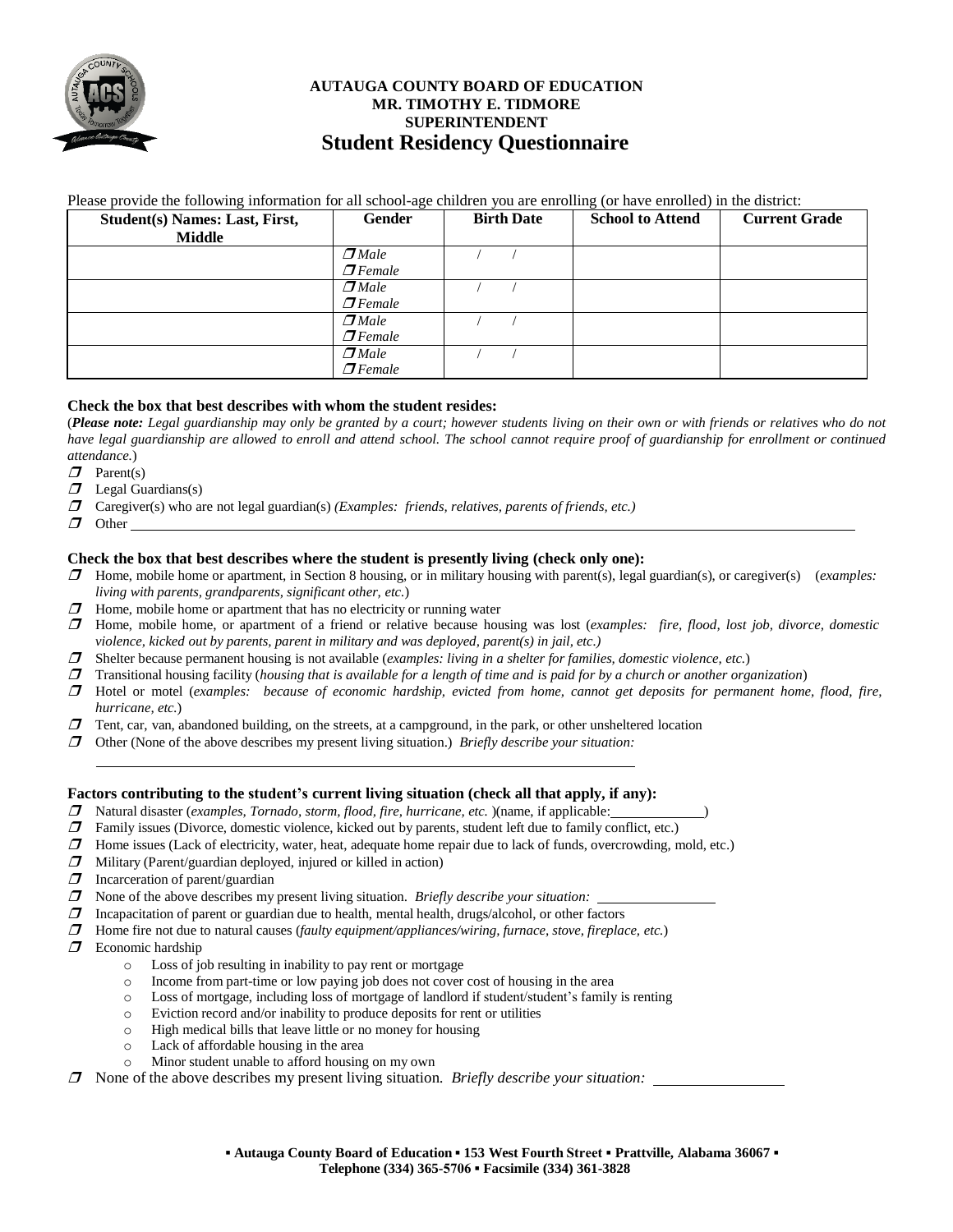

# **AUTAUGA COUNTY BOARD OF EDUCATION MR. TIMOTHY E. TIDMORE SUPERINTENDENT AUTAUGA COUNTY SCHOOLS RESIDENCY AFFIDAVIT** School Year: 2022-2023

This form shall be completed for each student seeking enrollment in Autauga County Schools, who live with their parent(s) or legal guardian(s), but reside in the home of another adult. This form is to be completed by the student's parent or legal guardian and signed/witnessed by a Notary Public. This document may be photocopied.

I, the undersigned, am OVER eighteen (18) years of age and competent to testify to the facts and matters set forth herein.

Signature of parent/guardian completing affidavit Date

#### **A. Student Information (print all information):**

| Legal Name of Student – please print full name (Last, First, Middle)                    | <b>Birthdate</b> | Age                   | <b>Current Grade</b> |  |
|-----------------------------------------------------------------------------------------|------------------|-----------------------|----------------------|--|
|                                                                                         |                  |                       |                      |  |
| <b>School/System Student is Transferring From (System/School)</b>                       |                  | City/State            |                      |  |
|                                                                                         |                  |                       |                      |  |
| Has the student been suspended/expelled from the previous school/school system?         |                  | Yes<br>N <sub>0</sub> |                      |  |
| Does the student owe days at an alternative school in the previous school/system?<br>2. |                  | Yes<br>No             |                      |  |
| Has the student been enrolled in Autauga County Schools?<br>3.                          |                  | Yes<br>N٥             |                      |  |

#### **B. Student lives with the following custodial parent/guardian (print all information):**

| Legal Name of Parent(s)/Guardian(s) –print full name (Last, First, Middle) | <b>Relationship to Student</b> |
|----------------------------------------------------------------------------|--------------------------------|
|                                                                            |                                |
|                                                                            |                                |
| <b>Home Phone</b>                                                          | <b>Cell Phone</b>              |
|                                                                            |                                |
|                                                                            |                                |

#### **C. Student lives with the custodial parent/guardian at the following address with the following residence owner/lessee (print all information):**

| Residence Owner/Lessee -print full name (Last, First, Middle) | <b>Relationship to Parent/Guardian</b> |                   |                   |  |  |  |
|---------------------------------------------------------------|----------------------------------------|-------------------|-------------------|--|--|--|
|                                                               |                                        |                   |                   |  |  |  |
| <b>Street Address (A POST OFFICE BOX IS NOT ACCEPTABLE)</b>   |                                        | Zip<br>City/State |                   |  |  |  |
|                                                               |                                        |                   |                   |  |  |  |
| <b>Home Phone</b>                                             | <b>Work Phone</b>                      |                   | <b>Cell Phone</b> |  |  |  |
|                                                               |                                        |                   |                   |  |  |  |
| Reason student is living with the parent/guardian             |                                        |                   |                   |  |  |  |
| at the location identified in section C.                      |                                        |                   |                   |  |  |  |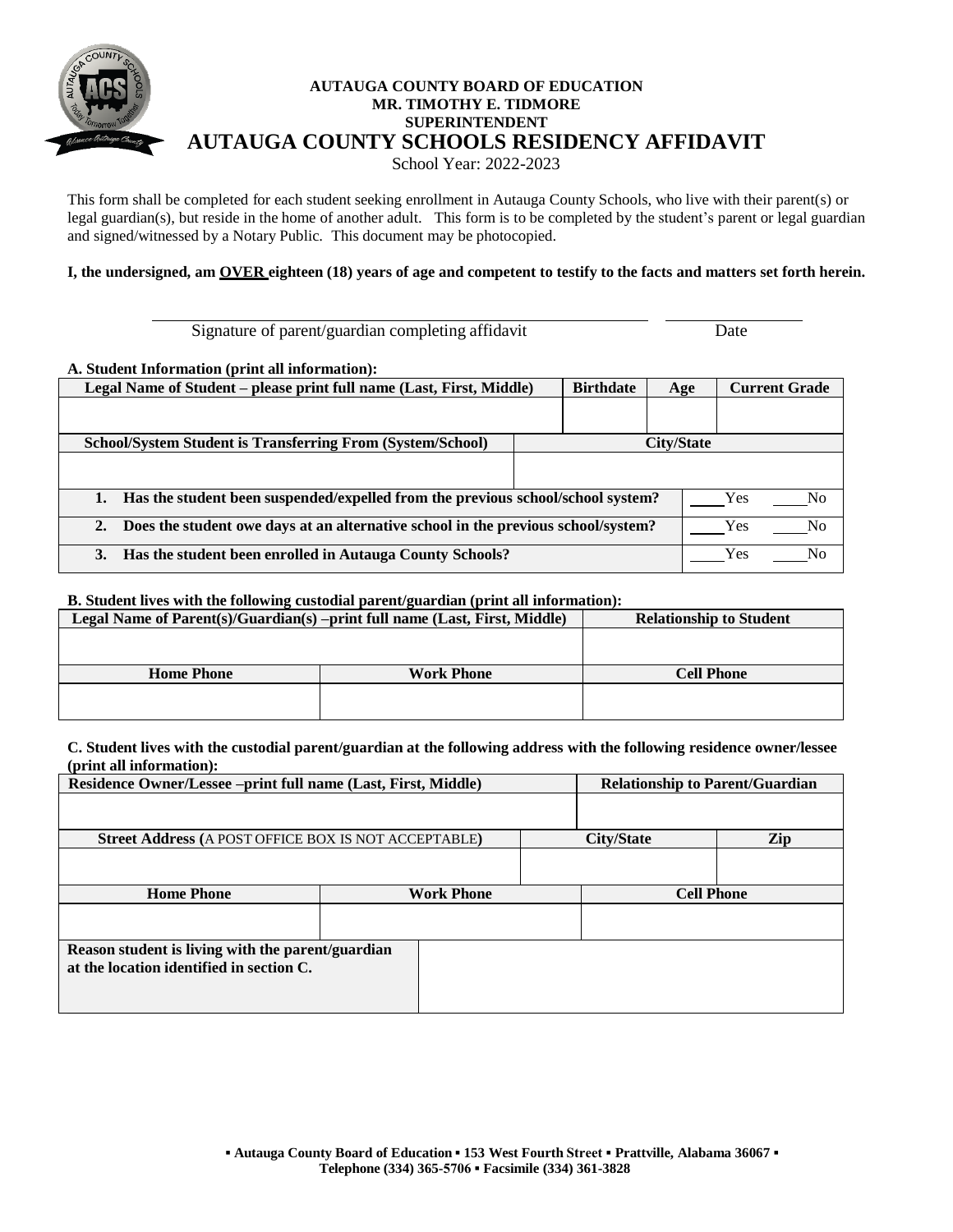

# **AUTAUGA COUNTY BOARD OF EDUCATION MR. TIMOTHY E. TIDMORE SUPERINTENDENT PARENT/GUARDIAN ASSURANCES**

Read and initial each attestation to indicate that you have read and understand each of the provisions.

| I attest under the penalty of perjury that I,                                                                                                         | , reside with the student enrolling at the                                                                                                                                                                                                                                                                                                                                                |
|-------------------------------------------------------------------------------------------------------------------------------------------------------|-------------------------------------------------------------------------------------------------------------------------------------------------------------------------------------------------------------------------------------------------------------------------------------------------------------------------------------------------------------------------------------------|
| residence located at,<br>(homeowner/lessee) at all times of the week.                                                                                 | with                                                                                                                                                                                                                                                                                                                                                                                      |
| I attest that this request to attend<br>taking advantage of special services or programs offered at a particular school, or any other similar reason. | School is not primarily related to attendance at<br>a particular school, nor is this affidavit being completed for the purpose of participating in athletics at a particular school,                                                                                                                                                                                                      |
| his/her most recent school.                                                                                                                           | I attest that the student named in the residency affidavit is not currently under a long-term suspension or expulsion from<br>his/her most recent school nor is currently subject to a recommendation for long-term suspension or expulsion from                                                                                                                                          |
| notify the school within three days. If I move outside the school district, my child will be withdrawn on that date.                                  | I understand that if any of the information provided on this affidavit is changed for any reason, it is my responsibility to                                                                                                                                                                                                                                                              |
| affidavit. If fraud or misrepresentation is discovered, the child shall be withdrawn from school.                                                     | I understand the facts contained in this affidavit will be verified after the child has been enrolled. The audit will include a<br>personal visit by a school district designee at the residence provided in this affidavit to verify the facts sworn to in this                                                                                                                          |
|                                                                                                                                                       | If fraud or misrepresentation is discovered, the child will be withdrawn from school and I will be prosecuted, held criminally<br>liable, fined, or imprisoned if found guilty of forgery in the first degree and/or Perjury in the second degree. (Section 6-5-<br>180 Import of accusations of false swearing or commission of crime & Section 13A-10-102 Perjury in the second degree) |
| County Schools and any attorney fees associated with this.                                                                                            | If I falsify information or defraud the school system on this affidavit, I will be obligated to pay for the cost incurred by<br>the local school system for the period during which the ineligible student is enrolled and shall remunerate Autauga                                                                                                                                       |
| I solemnly affirm that the contents of this affidavit are true to the best of my knowledge, information and belief.                                   |                                                                                                                                                                                                                                                                                                                                                                                           |
|                                                                                                                                                       |                                                                                                                                                                                                                                                                                                                                                                                           |
|                                                                                                                                                       |                                                                                                                                                                                                                                                                                                                                                                                           |
| Signature of Parent/Guardian Completing the Residency Affidavit                                                                                       |                                                                                                                                                                                                                                                                                                                                                                                           |
| State of:<br>., County of:                                                                                                                            |                                                                                                                                                                                                                                                                                                                                                                                           |

I, , a Notary Public for said county and state do hereby certify that personally appeared before me this day and acknowledged the due executing of the foregoing instrument.

Witness my hand and Official Seal, this  $\qquad \qquad$  day of  $\qquad \qquad$ , 2

Signature of Notary Seal <u>the Contract of Seal of</u> Seal the Contract of Seal of Seal of Seal of Seal of Seal of Seal of Seal of Seal of Seal of Seal of Seal of Seal of Seal of Seal of Seal of Seal of Seal of Seal of Seal o